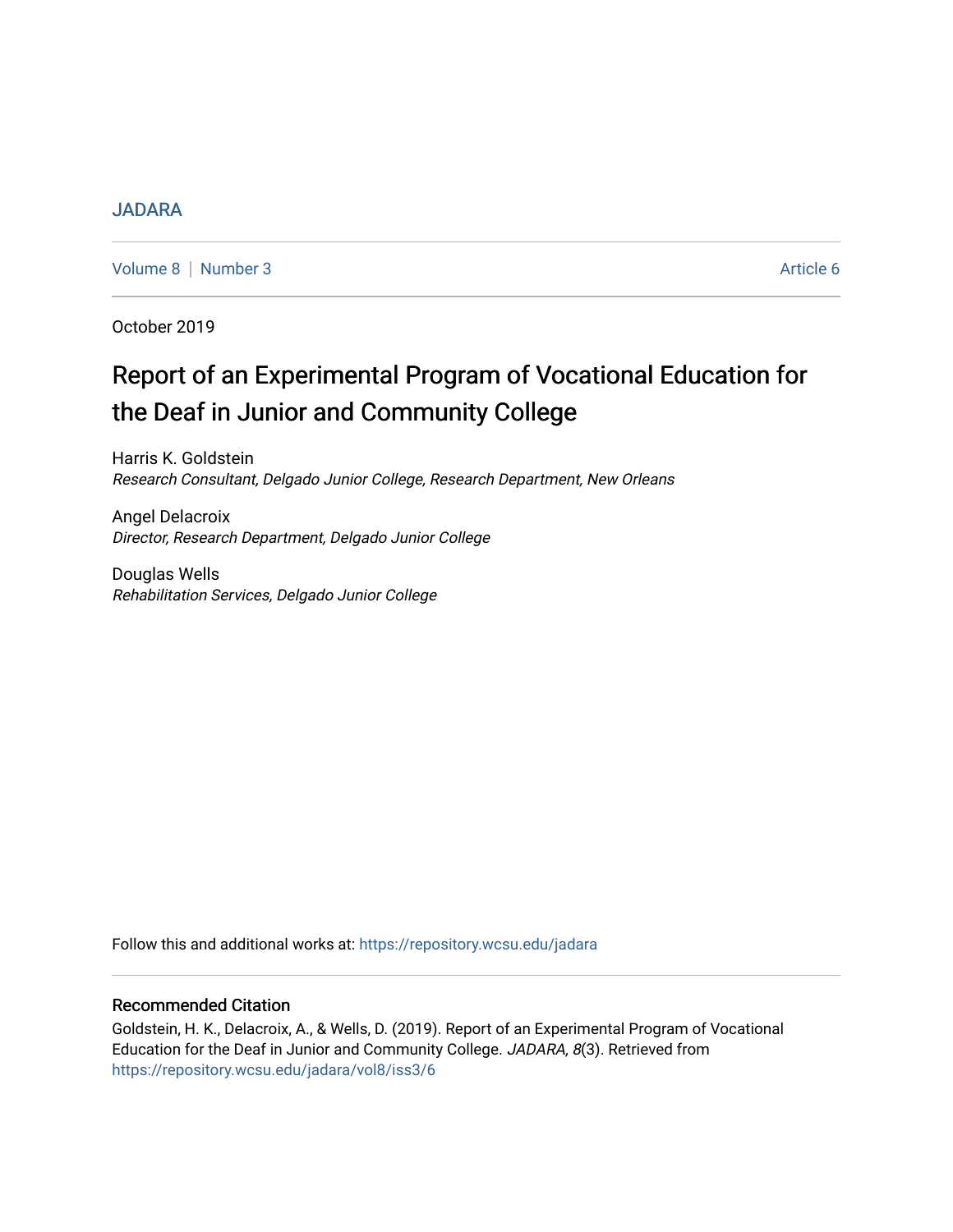# REPORT OF AN EXPERIMENTAL PROGRAM OF VOCATIONAL EDUCATION FOR THE DEAF IN JUNIOR AND COMMUNITY COLLEGE

# HARRIS K. GOLDSTEIN, D.S.W., ANGEL DELACROIX, MSW, and DOUGLAS WELLS, M.S.

The Delgado Academic and Vocational Education Program for the Deaf has now completed its fifth year. From a research and demonstration pro gram aimed at how deaf students could best be trained with hearing students in a junior college, it has moved to becoming an established part of the life of Delgado. A description of the program itself and what it has accomplished has been presented at previous NRA meetings.

This report provides final data from the research aspects of the project. It includes characteristics on the kind of students who entered the program, the variables that influenced their progress within the program and data on the outcome of the training as measured by responses of students in answer to a mailed questionnaire. Also covered are variables which were used as predictors of success and the influence of these on outcome.

Data is based on the 202 students who entered the program during the nine semesters covered by this report. These represent about 60% of the 333 students who apphed to the program. Eighty-six students, or about 25% who applied, were accepted but did not enter because they went into another program, obtained employment, were married, or were prevented by some personal reason for entering the program. That almost half of the students who were rejected were kept out of the program for academic reasons (even though this program was a preparatory one aimed at helping the student get ready for college) appears to indicate the need for better academic prepara tions by schools for the deaf. (Three out of four students accepted for the program had been in residential "schools for the deaf prior to their applica tion to Delgado.)

Vol. 8 No. 3 Jan. 1975 ^

1

Dr. Harris K. Goldstein, Research Consultant, Delgado Junior College, Research Department, 615 City ParkAve., New Orleans, La. 70119.

Mrs. Angel Delacroix, Director, Research Department, Delgado Junior College. Dougfas Wells, Director, Rehabilitation Services, Delgado Junior College.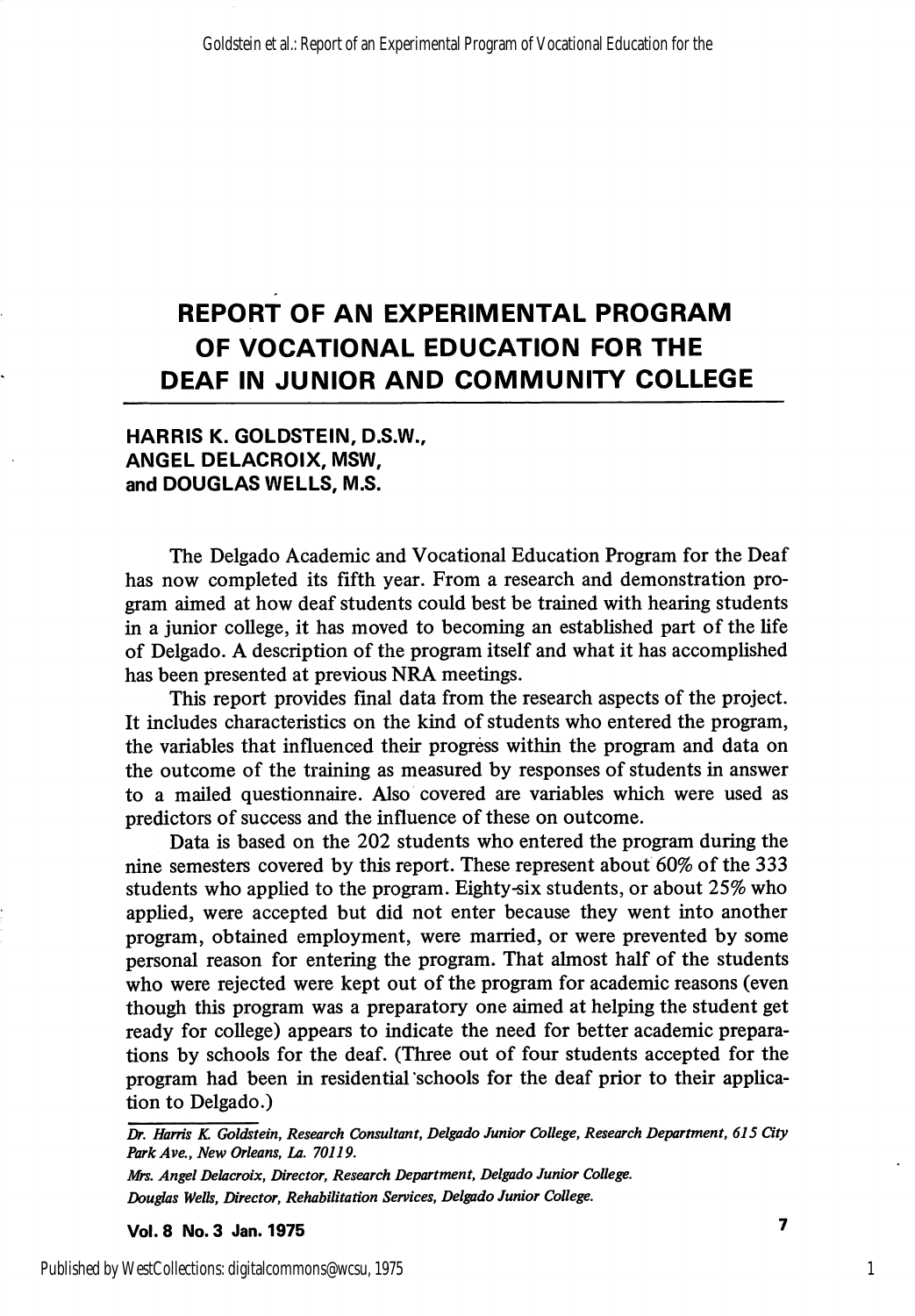Reason for rejections are shown below:

#### TABLE 1

#### Reason For Rejection of Applicants

|                | No. | %   |
|----------------|-----|-----|
| Academic       | 22  | 49  |
| <b>Social</b>  | 05  | 11  |
| <b>Both</b>    | 03  | 07  |
| Other          | 10  | 22  |
| No Information | 05  | 11  |
| Total          | 45  | 100 |

# CHARACTERISTICS OF STUDENTS AT OR SHORTLY AFTER ADMISSION

The typical student who applied to the program was 20 years of age (25%) was most likely to have given an address in Region VII of the HEW (39%) from Arkansas, Louisiana, New Mexico, Oklahoma and Texas; white (82%); Protestant (50%); had been in a residential school prior to applying to Delgado (73%); had a manual communications background (70%); had prelingual deafness (73%); had an academic diploma (46%); had no or only unskilled work experience (35%); was rated as "poor" in speech understandability by the interpreter (28%); had a hearing loss of 90-110 decibels (51%). Only 10% of the students had some other disability than deafness.

The deafness of the student is shown by the finding that approximately 80% of the students had a range of hearing loss from 70 to 130 decibels and that this was quite similar for both the right and left ear.

Based on the various states from which applicants came, it would appear that findings of this study could be generalized to the population of the United States. Some students came from every HEW region except Region VIII (including Colorado, Iowa, Montana, Utah, and Wyoming). Students were slightly older than the usual age for entering junior college but all but one were under 27.

About three out of four students had been in their residential type school prior to applying to Delgado, had only a manual background, and had suffered prelingual deafness. (Prelingual deafness refers to hearing loss at birth or prior to the time speech would have developed.)

The educational background of the student is difficult to interpret since there is little standardization among schools for the deaf regarding what is meant by academic or vocational diploma. About half of the students claimed an academic diploma and about one third a vocational one.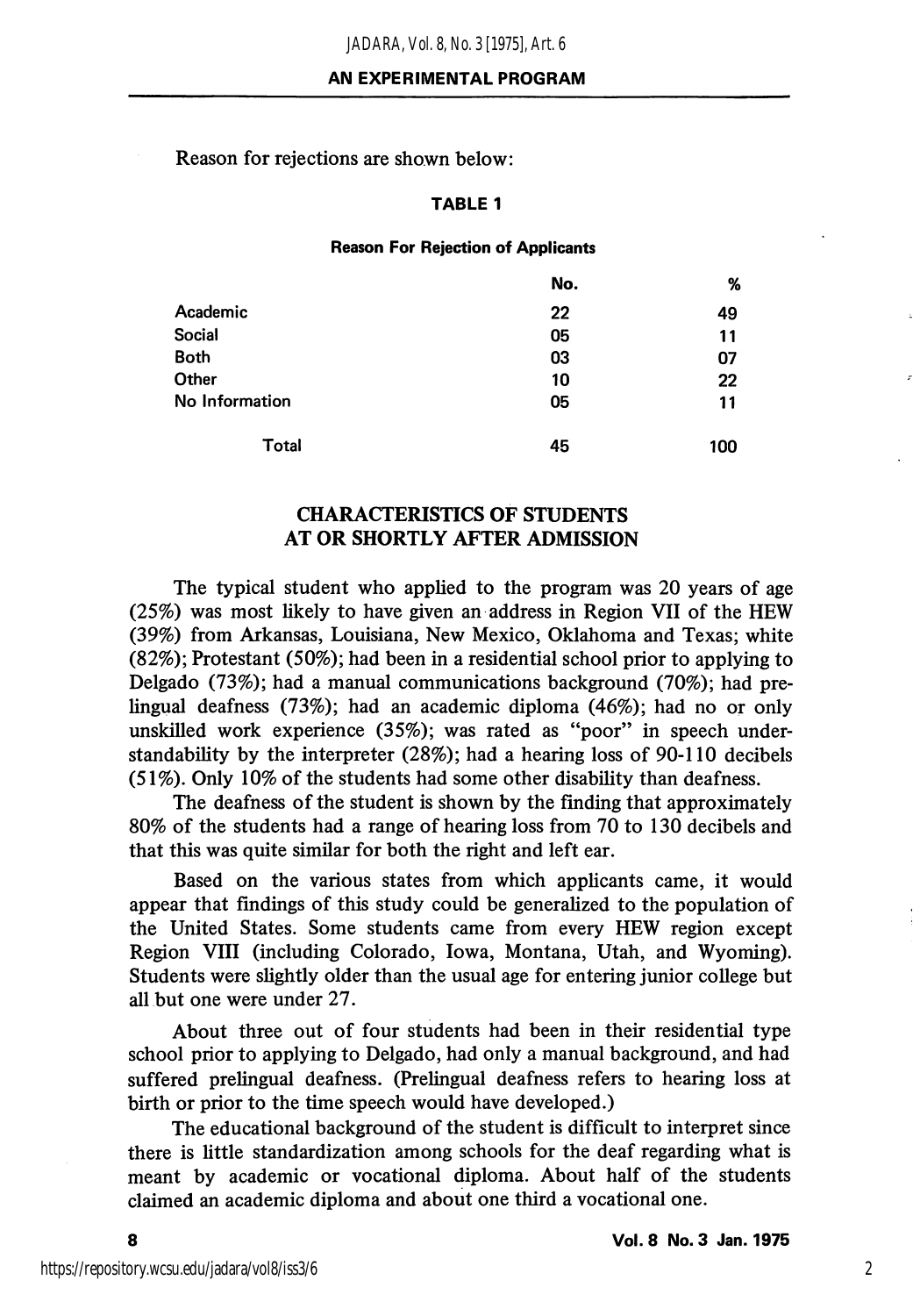# AN EXPERIMENTAL PROGRAM

#### TABLE 2

#### Previous Type of School of Applicants

|                | No. | %   |
|----------------|-----|-----|
| Day            | 66  | 20  |
| Residential    | 243 | 73  |
| No Information | 24  | 07  |
| Total          | 333 | 100 |

#### TABLE 3

#### Communication Background of Applicant\*

|                | No. | %   |
|----------------|-----|-----|
| Oral           | 51  | 15  |
| Manual         | 232 | 70  |
| None           | 0   | 0   |
| No Information | 50  | 15  |
| Total          | 333 | 100 |

\*Oral or manual refers to the primary type of communication at the time of application.

#### TABLE 4

#### Time of Onset of Deafness of Applicants

|                      | No. | %   |
|----------------------|-----|-----|
| Prelingual deafness  | 245 | 73  |
| Postlingual deafness | 33  | 10  |
| No Information       | 55  | 17  |
| Total                | 333 | 100 |

Students were about equally divided whether they have had work experience or not but those who had worked had done so largely in unskilled jobs.

The distribution of WAIS scores was not unlike that of the population in general, and one can thus infer that the intelligence of the group is probably not significantly different from the average junior college student.

Vol. 8 No. 3 Jan. 1975 9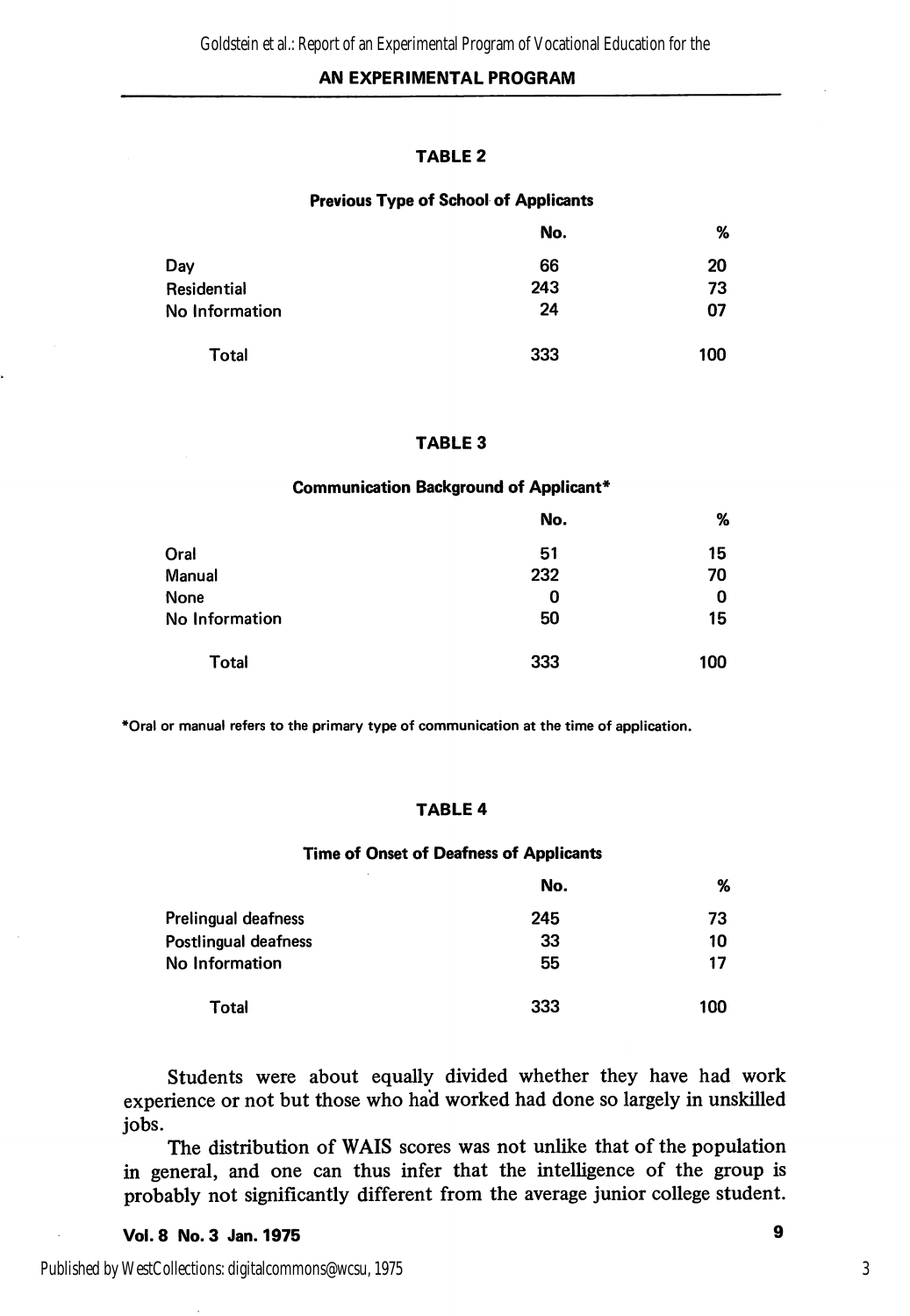#### TABLE 5

#### Range of WAIS Scores of Students Entering The Program

|                | <b>Number of Students</b> | %   |
|----------------|---------------------------|-----|
| 70 - 89        | 15                        |     |
| $90 - 109$     | 77                        | 37  |
| 110 - 129      | 64                        | 32  |
| 130 - 149      | 9                         | 04  |
| No Information | 37                        | 20  |
| Total          | 202                       | 100 |

#### VARIABLES RELATED TO PROGRESS IN THE PROGRAM

#### Vocational Progress

Data from test scores on the CAT or SAT obtained from students shortly after their entrance into the preparatory semester (pre-test) and again at the end of preparatory semester (post-test) provided the most objective measures of student progress in the program.

For the four groups who took the CAT, an increase in scores on eight out of ten variables measured by the test was found.

#### TABLE 6

#### California Achievement Test Junior High Level, Forms W, X Mean Scores of Applicants

#### Group I through IV (Entering Program Fall, 1968—Spring, 1970)

|                       | <b>Pretest</b> | $(N=74)$<br><b>Standard</b> | <b>Posttest</b> | $(N=54-65)$<br><b>Standard</b> |          |
|-----------------------|----------------|-----------------------------|-----------------|--------------------------------|----------|
| <b>Name of Test</b>   | <b>Means</b>   | Deviat.                     | <b>Means</b>    | Deviat.                        |          |
| Vocabulary            | 6.5            | 1.5                         | 5.7             | 2.9                            | $N = 65$ |
| Comp.                 | 7.6            | 1.2                         | 6.8             | 3.2                            | $N = 65$ |
| Reading               | 7.2            | $1.2\,$                     | 7.5             | 1.5                            | $N=55$   |
| Reason, Arith.        | 8.2            | 1.4                         | 9.2             | 1.3                            | $N=54$   |
| Fund. Arith.          | 8.8            | 1.6                         | 10.0            | 1.7                            | $N = 54$ |
| <b>Total Math</b>     | 8.6            | 1.4                         | 9.6             | 1.4                            | $N = 54$ |
| Mechan. of English    | 8.8            | 1.2                         | 9.1             | 0.9                            | $N=54$   |
| Spelling              | 9.2            | 1.8                         | 9.9             | 1.7                            | $N = 54$ |
| <b>Total Language</b> | 8.8            | 1.1                         | 9.3             | 0.9                            | $N = 54$ |
| <b>Total Battery</b>  | 8.3            | 1.0                         | 8.9             | 0.9                            | $N = 54$ |

For the five groups who took the SAT, changes were less obvious. Though three scores were higher, four scores were lower.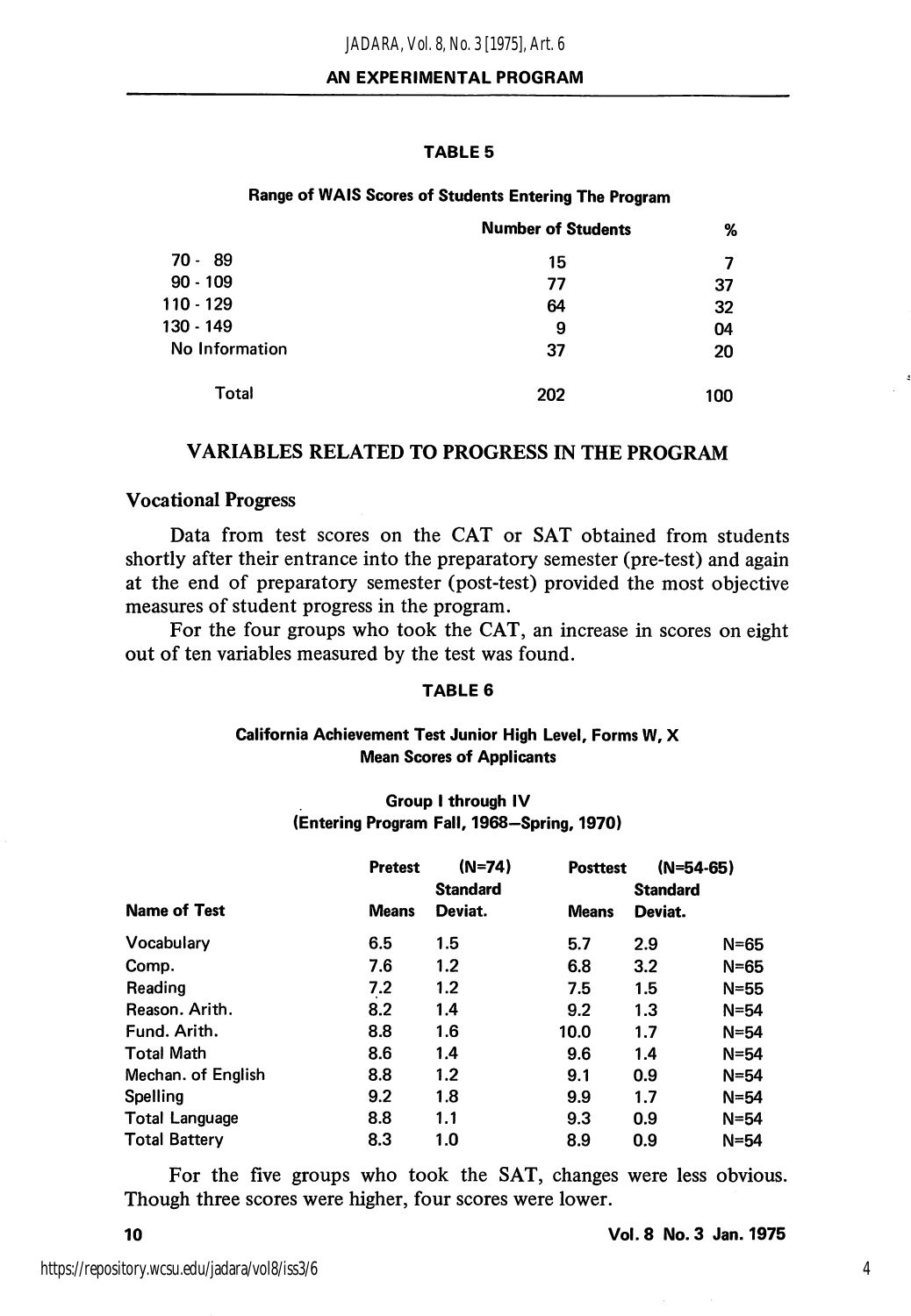#### AN EXPERIMENTAL PROGRAM

#### TABLE 7

#### Stanford Achievement Test Intermediate Level I, Forms W, X

#### Groups V through IX (Entering Program Fall, 1970—Fall, 1972)

|                          | <b>Pretest</b> |         | <b>Posttest</b> | $(N=90-78)$                |          |
|--------------------------|----------------|---------|-----------------|----------------------------|----------|
| <b>Name of Test</b>      | <b>Means</b>   | Deviat. | <b>Means</b>    | <b>Standard</b><br>Deviat. |          |
| <b>Word Meaning</b>      | 4.4            | 1.0     | 3.7             | 1.7                        | N=90     |
| Paragraph Meaning        | 4.3            | 1.2     | 3.9             | 1.8                        | $N = 79$ |
| Spelling                 | 7.0            | 1.6     | 6.9             | 1.7                        | $N = 79$ |
| <b>Word Study Skills</b> | 3.2            | 1.3     | 3.1             | 12                         | $N = 79$ |
| Language                 | 4.9            | 1.7     | 5.0             | 1.5                        | $N = 79$ |
| Arith. Computation       | 6.8            | 1.7     | 7.1             | 1.6                        | $N = 79$ |
| <b>Arith. Concepts</b>   | 5.6            | 1.3     | 5.8             | 1.3                        | N=79     |
| Arith. Application       | 5.4            | 1.5     | 5.1             | 1.6                        | N=79     |
| <b>Social Studies</b>    | 5.7            | 1.4     | 5.2             | 1.3                        | $N = 78$ |
| Science                  | 4.6            | 1.3     | 4.6             | 1.2                        | $N = 78$ |

The difference in test scores may have been due to the fact that these tests measured at different levels.

#### Vocational Choice:

Counseling and progress during the program appear to result in more realistic job plans for most students.

#### TABLE 8

# Comparison of Vocational Interests Shown By Students Prior To Program Entrance With Program Of Studies Actually Entered At The End Of The Preparatory Semester

|                                       | <b>Interest</b>        |       | <b>Students Entered</b>           |       |    |
|---------------------------------------|------------------------|-------|-----------------------------------|-------|----|
|                                       | <b>Before Entering</b> |       | <b>After Preparatory Semester</b> |       |    |
|                                       | <b>Number</b>          | %     | <b>Number</b>                     | %     |    |
| No Indication                         | 25                     | 12.4  | 0                                 | 0     |    |
| <b>Allied Health</b>                  | 5                      | 2.5   | 6                                 | 3.0   |    |
| <b>Business</b>                       | 73                     | 36.1  | 51                                | 25.2  |    |
| <b>Education &amp; Public Service</b> | 0                      | 0     | 3                                 | 1.5   |    |
| English and Ind. Tech.                | 51                     | 25.2  | 28                                | 13.9  |    |
| <b>General Studies</b>                | 8                      | 4.0   | 4                                 | 2.0   |    |
| <b>Vocational Trades</b>              | 40                     | 19.8  | 51                                | 25.2  |    |
| Other                                 | N/A                    |       | 59                                | 29.2  |    |
| Total                                 | 202                    | 100.0 | 202                               | 100.0 |    |
| Vol. 8 No. 3 Jan. 1975                |                        |       |                                   |       | 11 |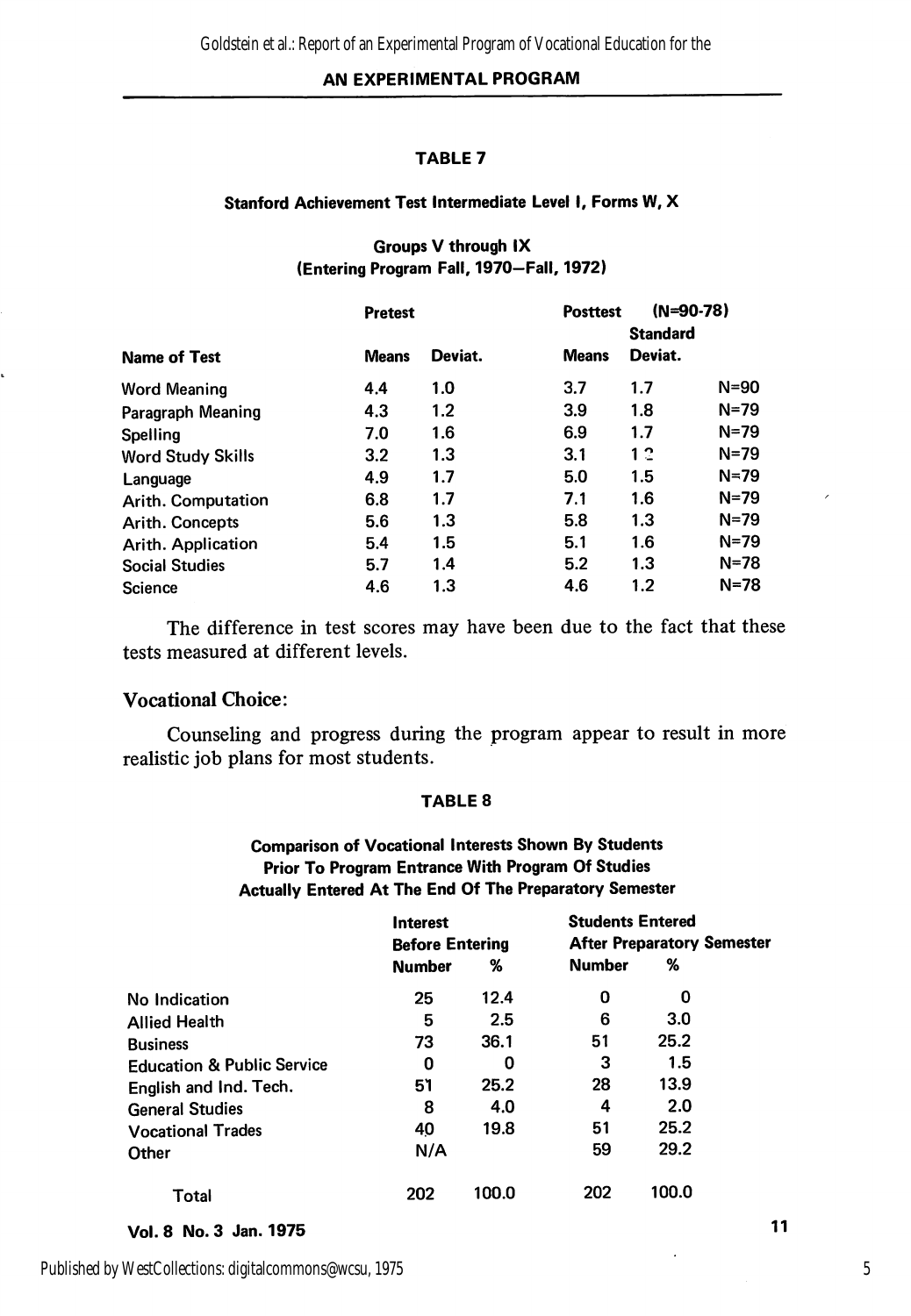# VARIABLES RELATED TO OUTCOME

Out of the 202 students served, 55 completed their objectives, were transfered, were referred to other facilities or recommended for on-the-job training some time after their entrance into Delgado. Of the remaining 147 students, 42 received an associate degree, diploma, or certificate; 52 were terminated or terminated themselves because of adjustment problems; nine were married and 44 remained in training. Particular concern was paid to determining the types of adjustment problems encountered by the 52 students terminated. The most frequent reason for termination according to Table 9 was "educational adjustment" which was the student's inability to attend classes regularly, complete assignments, develop good study habits, manage his time wisely, seek tutoring when necessary, cooperate with staff, or follow rules and regulations. A student could terminate himself because of his inability to cope primarily with any or all of these factors.

#### TABLE 9

#### Termination Variables of Applicants Who Attended Delgado Junior College

|                               | No. | %     |
|-------------------------------|-----|-------|
| <b>Educational Adjustment</b> | 16  | 30.8  |
| <b>Community Adjustment</b>   | 14  | 26.9  |
| <b>Academic Limitations</b>   | 11  | 21.1  |
| <b>Financial Difficulties</b> | 3   | 5.8   |
| Other                         | 8   | 15.4  |
| Total                         | 52  | 100.0 |

#### Follow-up Data:

Forty-nine students provided usable data on their status after leaving Delgado by completing a follow-up questionnaire. This represented 37 per cent of responses from the 101 students who were sent this instrument.

About seven out of ten students were working either full or part time and two out three were working full time.

Though trades and business were most frequently mentioned, graduates were working in a large number of different fields. Examples of positions in which graduates reported working at were: purchasing order clerk, sorter clerk, bookkeeper, postal clerk, accounting, key punch operator, typist, bank clerk, apartment manager, computer programmer, wireman, paint and body worker, welder, carpenter's helper, forklift operator, plumber, cement finisher, press room helper, architect, actor, commercial artist, prostheticsorthotics repairman, chef, and draftsman.

Some graduates were studying for such endeavors as the ministry,